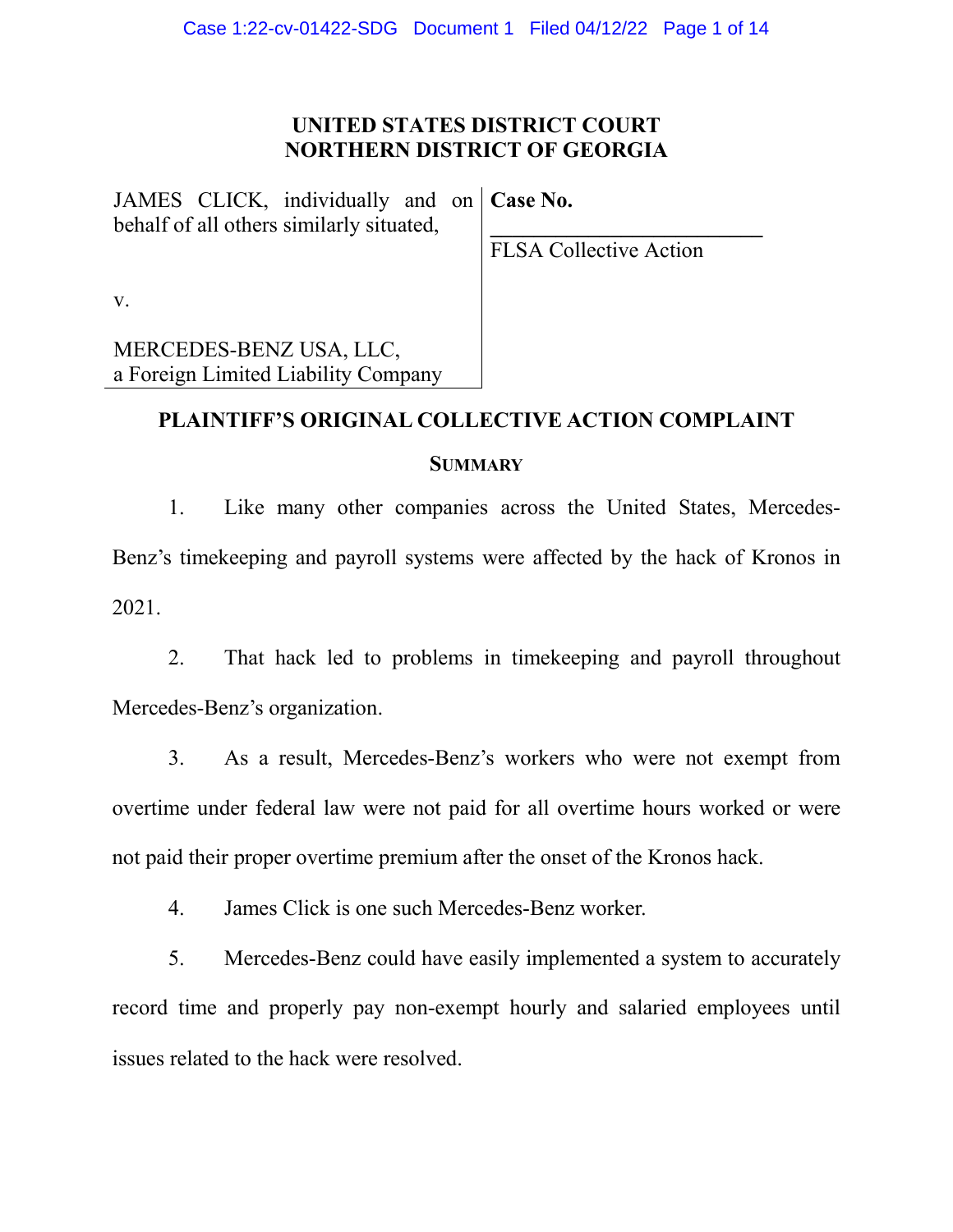#### Case 1:22-cv-01422-SDG Document 1 Filed 04/12/22 Page 2 of 14

6. But it didn't. Instead, Mercedes-Benz used prior pay periods or reduced payroll estimates to avoid paying wages and proper overtime to these nonexempt hourly and salaried employees.

7. Mercedes-Benz pushed the cost of the Kronos hack onto the most economically vulnerable people in its workforce.

8. Mercedes-Benz made the economic burden of the Kronos hack fall on front-line workers—average Americans—who rely on the full and timely payment of their wages to make ends meet.

9. Mercedes-Benz's failure to pay wages, including proper overtime, for all hours worked violates the Fair Labor Standards Act (FLSA), 29 U.S.C. § 201, *et seq.*

10. Click brings this lawsuit to recover these unpaid overtime wages and other damages owed by Mercedes-Benz to himself and Mercedes-Benz's other non-overtime-exempt workers, who were the ultimate victims of not just the Kronos hack, but Mercedes-Benz's decision to make its own non-exempt employees workers bear the economic burden for the hack.

## **JURISDICTION & VENUE**

11. This Court has original subject matter jurisdiction pursuant to 28 U.S.C. § 1331 because this action involves a federal question under the FLSA. 29 U.S.C. § 216(b).

 $-2-$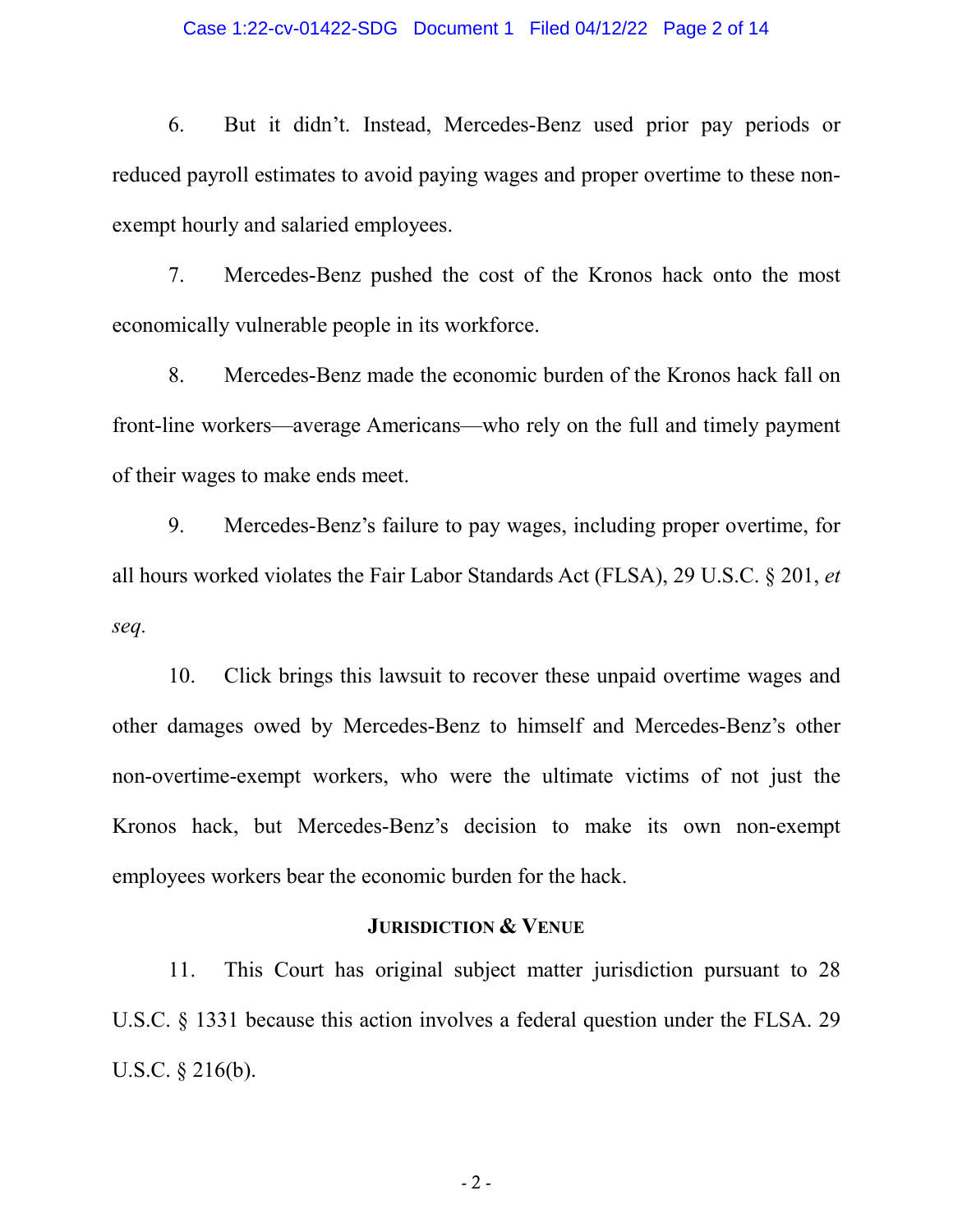12. Venue is proper in this Court pursuant to 28 U.S.C. § 1391(b)(1) because Mercedes-Benz is headquartered in this District.

# **PARTIES**

- 13. **Plaintiff James Click** is a natural person.
- 14. Click was, at all relevant times, an employee of Mercedes-Benz.
- 15. Click has worked for Mercedes-Benz since November 1996.
- 16. Click's written consent is attached as Exhibit 1.
- 17. Click represents a collective of similarly situated workers under the

FLSA pursuant to 29 U.S.C. § 216(b). This "FLSA Collective" is defined as:

**All current or former hourly and salaried employees of Mercedes-Benz, who were non-exempt under the FLSA and who worked for Mercedes-Benz in the United States at any time since the onset of the Kronos ransomware attack, on or about December 11, 2021, to the present.**

18. Throughout this Complaint, the FLSA Collective members are also referred to as the "Similarly Situated Workers."

# 19. **Defendant Mercedes-Benz USA, LLC ("Mercedes-Benz")** is a

foreign limited liability company.

- 20. Mercedes-Benz is headquartered in this District.
- 21. Mercedes-Benz may be served by service upon its registered agent,

# **CT Corporation System, 289 S. Culver St., Lawrenceville, GA 30046-4805**, or

by any other method allowed by law.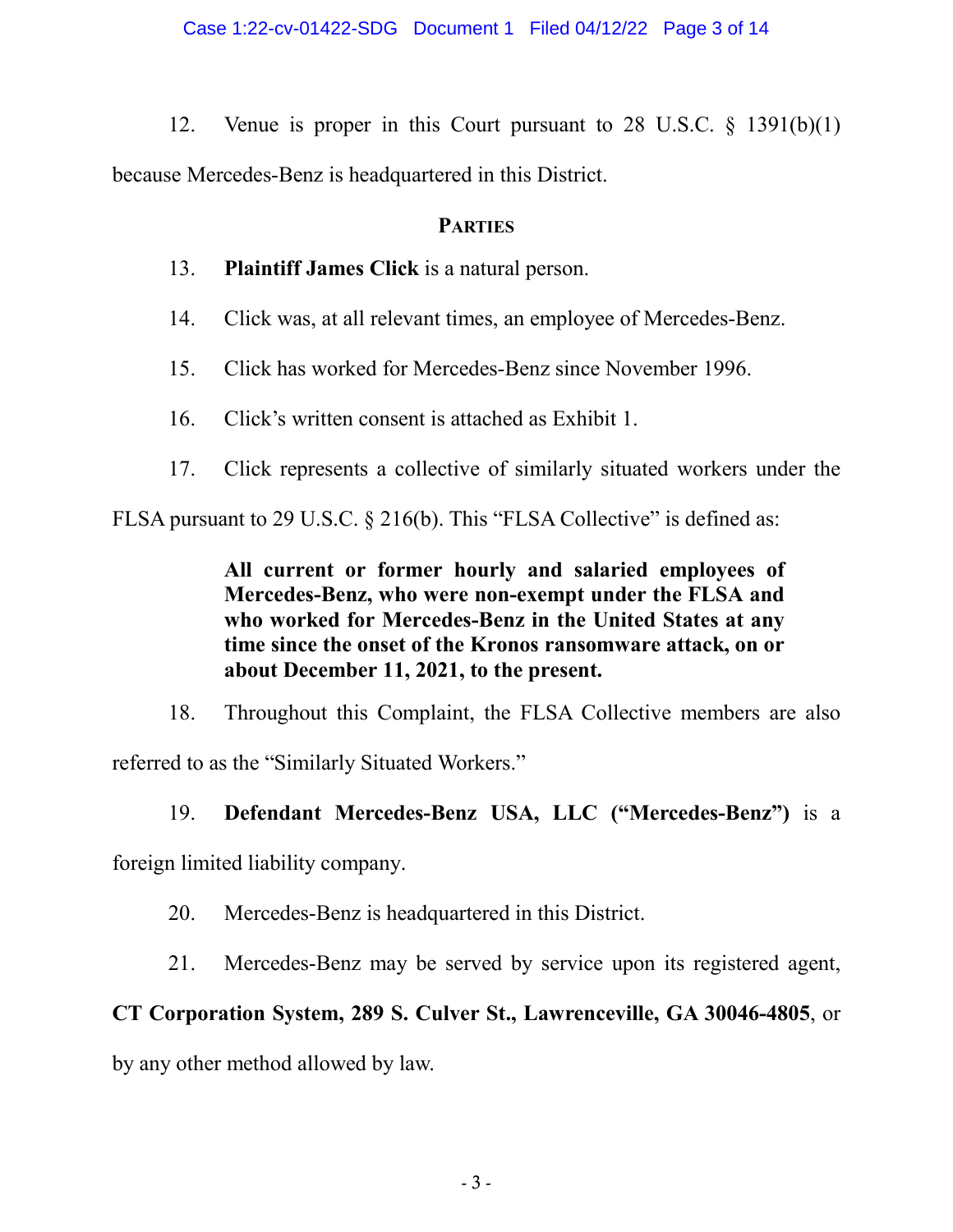#### **COVERAGE UNDER THE FLSA**

22. At all relevant times, Mercedes-Benz was an employer of Click within the meaning of Section 3(d) of the FLSA, 29 U.S.C. § 203(d).

23. At all relevant times, Mercedes-Benz was and is an employer of the FLSA Collective Members within the meaning of Section 3(d) of the FLSA, 29 U.S.C. § 203(d).

24. Mercedes-Benz was and is part of an enterprise within the meaning of Section 3(r) of the FLSA, 29 U.S.C. § 203(r).

25. During at least the last three years, Mercedes-Benz has had gross annual sales in excess of \$500,000.

26. Mercedes-Benz was and is part of an enterprise engaged in commerce or in the production of goods for commerce within the meaning of the FLSA, 29 U.S.C. § 203(s)(1).

27. Mercedes-Benz employs many workers, including Click, who are engaged in commerce or in the production of goods for commerce and/or who handle, sell, or otherwise work on goods or materials that have been moved in or produced for commerce by any person.

28. The goods and materials handled, sold, or otherwise worked on by Click, and other Mercedes-Benz employees and that have been moved in interstate commerce include, but are not limited to, automobiles and their component parts.

- 4 -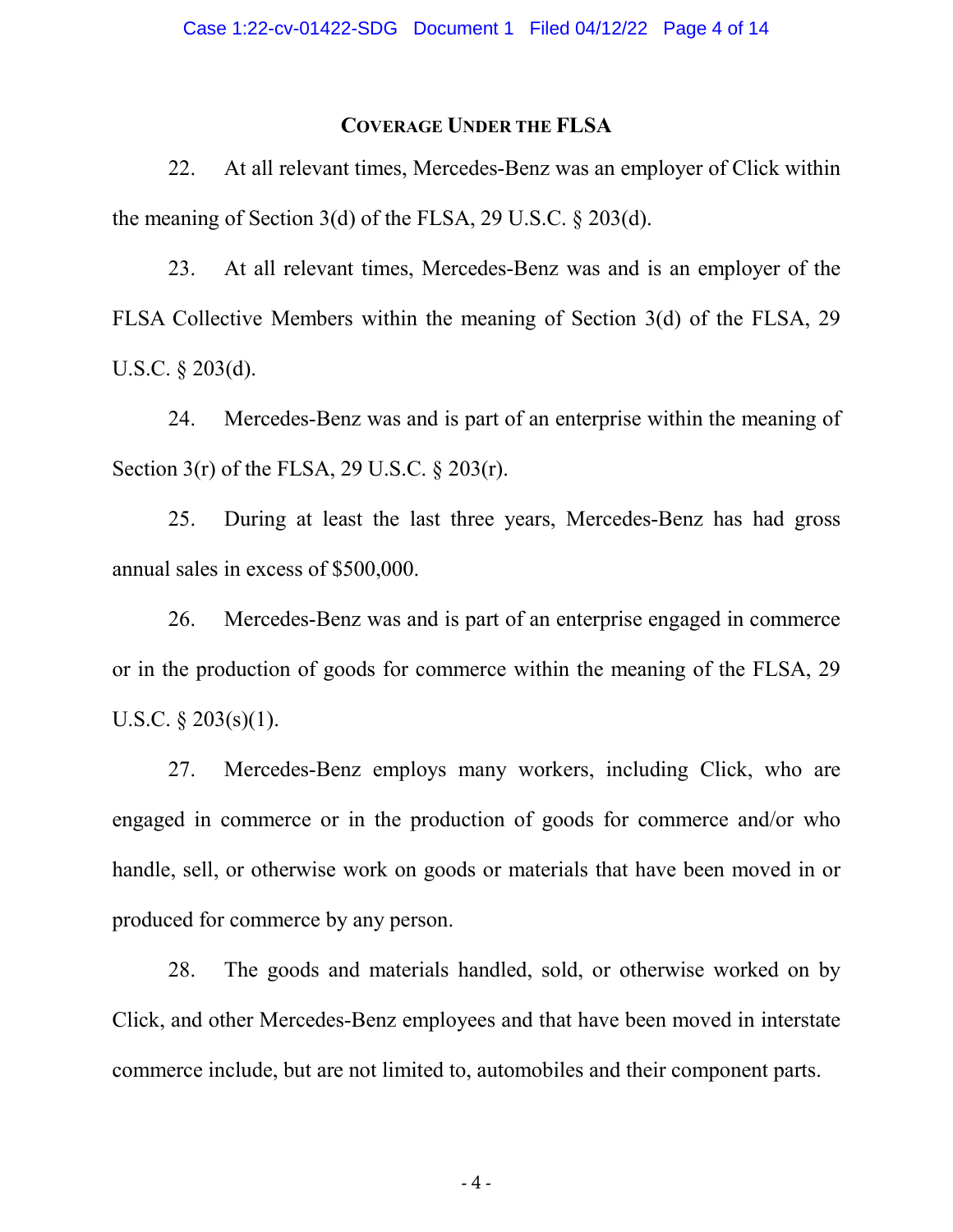#### **FACTS**

29. Mercedes-Benz manufactures and distributes luxury and commercial automobiles.

30. Many of Mercedes-Benz's employees are non-exempt hourly and salaried workers.

31. Since at least 2021, Mercedes-Benz has used timekeeping software and hardware operated and maintained by Kronos.

32. On or about December 11, 2021, Kronos was hacked with ransomware.

33. The Kronos hack interfered with the ability of its customers, including Mercedes-Benz, to use Kronos's software and hardware to track hours and pay employees.

34. Since the onset of the Kronos hack, Mercedes-Benz has not kept accurate track of the hours that Click and Similarly Situated Workers have worked.

35. Instead, Mercedes-Benz has used various methods to estimate the number of hours Click and Similarly Situated Workers work in each pay period.

36. For example, Mercedes-Benz issued paychecks based on scheduled hours or estimated hours, or simply duplicated paychecks from pay periods prior to the Kronos hack.

- 5 -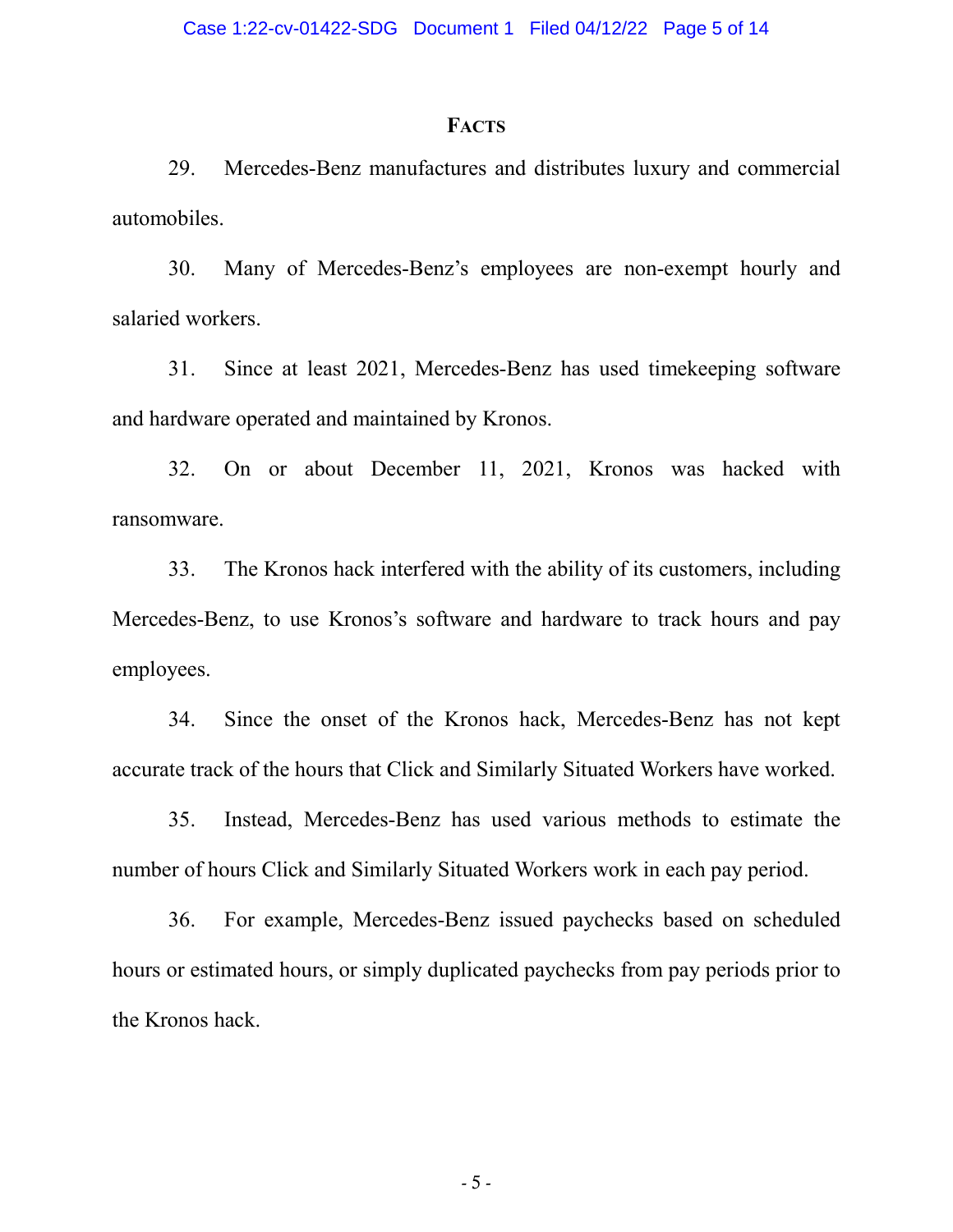#### Case 1:22-cv-01422-SDG Document 1 Filed 04/12/22 Page 6 of 14

37. This means that employees who were non-exempt and worked overtime were in many cases paid less than the hours they worked in the workweek, including overtime hours.

38. Even if certain overtime hours were paid, the pay rate would be less than the full overtime premium.

39. Many employees were not even paid their non-overtime wages for hours worked before 40 in a workweek.

40. Click is one of the employees affected by this decision by Mercedez-Benz and the resulting pay practice.

41. Instead of paying Click for the hours he actually worked (including overtime hours), Mercedes-Benz simply paid based on estimates of time or pay, or based upon arbitrary considerations **other than** Click's actual hours worked and regular pay rates.

42. In some instances, Click was paid portions of the overtime he worked, but the overtime rate he was paid was not at least 1.5 times his regular rate of pay, including required adjustments for shift differentials and non-discretionary bonsuses.

43. In properly calculating and paying overtime to a non-exempt employee, the only metrics that are needed are: (1) the number of hours worked in

- 6 -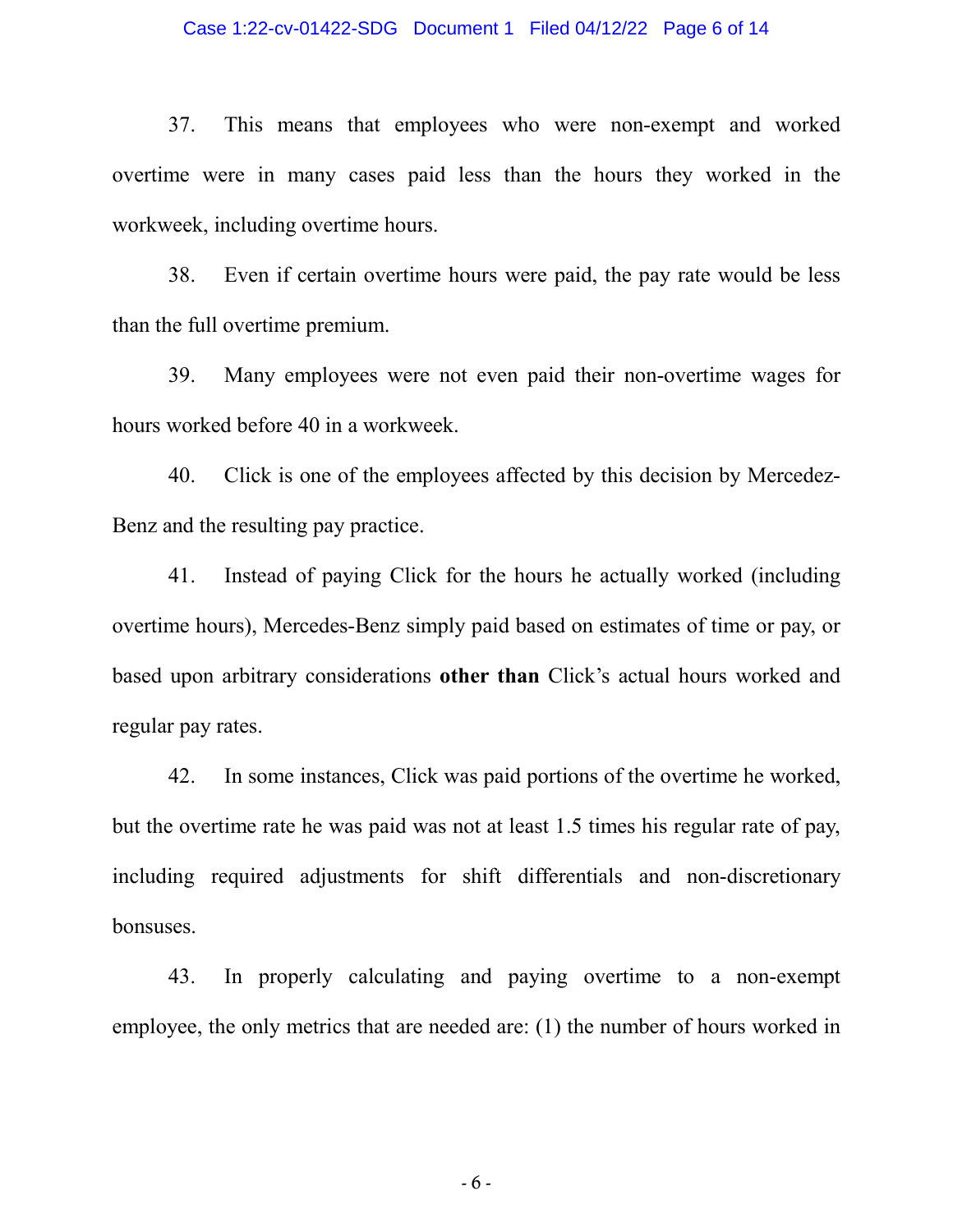#### Case 1:22-cv-01422-SDG Document 1 Filed 04/12/22 Page 7 of 14

a day or week, and (2) the employee's regular rate, taking into account shift differentials, non-discretionary bonuses, and other factors allowed under the law.

44. Mercedes-Benz knows it has to pay proper overtime premiums to nonexempt hourly and salaried employees.

45. Mercedes-Benz knows this because, prior to the Kronos hack, it routinely paid these workers for all overtime hours at the proper overtime rates.

46. Mercedes-Benz could have instituted any number of methods to accurately track and timely pay its employees for all hours worked.

47. Instead of accurately tracking hours and paying employees their overtime, Mercedes-Benz decided to arbitrarily pay these employees, without regard to the overtime hours they worked or the regular rates at which they were supposed to be paid.

48. Even if it did pay any overtime to affected employees, Mercedes-Benz did not take into account shift differentials and non-discretionary bonuses, such that the overtime premium Mercedes-Benz did pay, if any, was not the full overtime premium owed under the law based on the employees' regular rate.

49. It was feasible for Mercedes-Benz to have its employees and managers report accurate hours so they could be paid the full and correct amounts of money they were owed for the work they did for the company.

50. But it chose not to do that.

- 7 -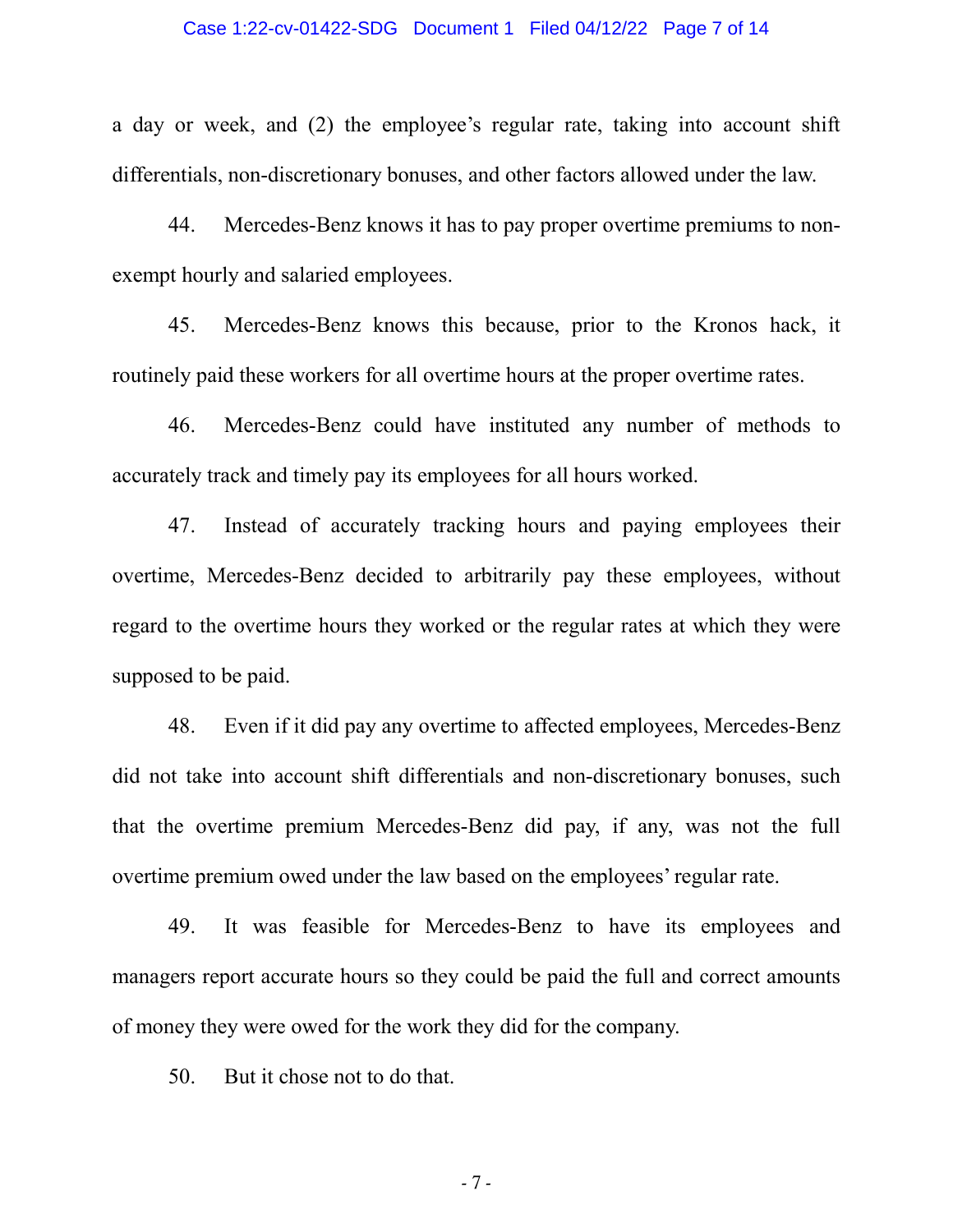#### Case 1:22-cv-01422-SDG Document 1 Filed 04/12/22 Page 8 of 14

51. In other words, Mercedes-Benz pushed the effects of the Kronos hack onto the backs of its most economically vulnerable workers, making sure that it kept the money it owed to those employees in its own pockets, rather than take steps to make sure its employees were paid on time and in full for the work they did.

52. Click is just one of the many Mercedes-Benz employees who had to shoulder the burden of this decision by Mercedes-Benz.

53. Click was a non-exempt hourly employee of Mercedes-Benz.

54. Click regularly worked over 40 hours per week for Mercedes-Benz.

55. Click's normal, pre-Kronos hack hours are reflected in Mercedes-Benz's records.

56. Since the Kronos hack, Mercedes-Benz has not paid Click for his actual hours worked each week.

57. Since the hack took place, Mercedes-Benz has not been accurately recording the hours worked by Click and its other workers.

58. Even when Mercedes-Benz has issued payment to Click for any overtime, the overtime is not calculated based on Click's regular rates, as required by federal law.

59. Mercedes-Benz was aware of the overtime requirements of the FLSA.

- 8 -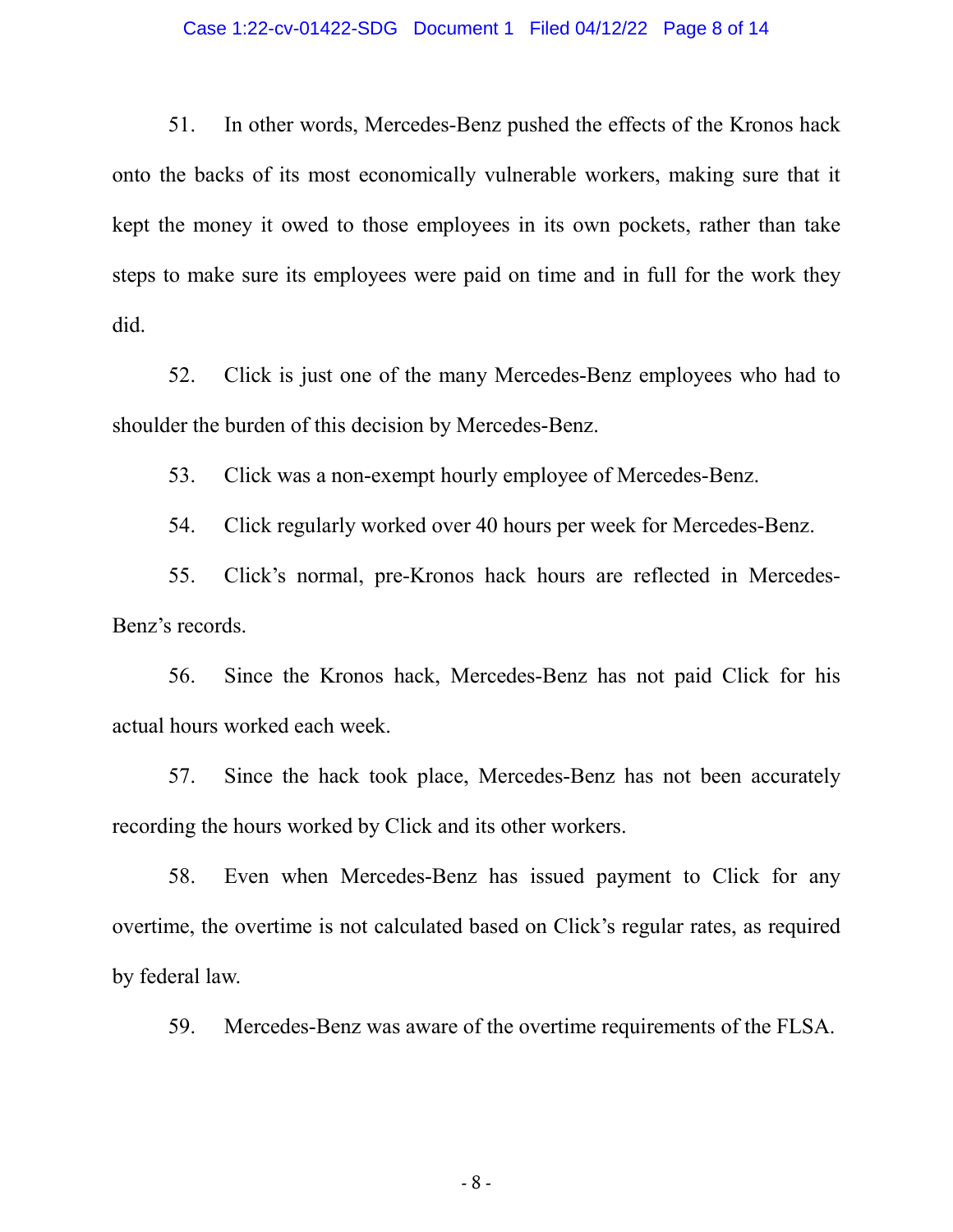#### Case 1:22-cv-01422-SDG Document 1 Filed 04/12/22 Page 9 of 14

60. Mercedes-Benz nonetheless failed to pay the full overtime premium owed to certain non-exempt hourly and salaried employees, such as Click.

61. Mercedes-Benz's failure to pay overtime to these non-exempt workers was, and is, a willful violation of the FLSA.

62. The full overtime wages owed to Click and the Similarly Situated Workers became "unpaid" when the work for Mercedes-Benz was done—that is, on Click and the Similarly Situated Workers' regular paydays. *E.g.*, *Martin v. United States*, 117 Fed. Cl. 611, 618 (2014); *Biggs v. Wilson*, 1 F.3d 1537, 1540 (9th Cir.1993); *Cook v. United States*, 855 F.2d 848, 851 (Fed. Cir. 1988); *Olson v. Superior Pontiac–GMC, Inc.*, 765 F.2d 1570, 1579 (11th Cir.1985), *modified*, 776 F.2d 265 (11th Cir.1985); *Atlantic Co. v. Broughton*, 146 F.2d 480, 482 (5th Cir.1944); *Birbalas v. Cuneo Printing Indus.*, 140 F.2d 826, 828 (7th Cir.1944).

63. At the time Mercedes-Benz failed to pay Click and the Similarly Situated Workers in full for their overtime hours by their regular paydays, Mercedes-Benz became liable for all prejudcment interest, liquidated damages, penalties, and any other damages owed under federal and California law.

64. In other words, there is no distinction between late payment and nonpayment of wages under federal law. *Biggs v. Wilson*, 1 F.3d 1537, 1540 (9th Cir.1993).

- 9 -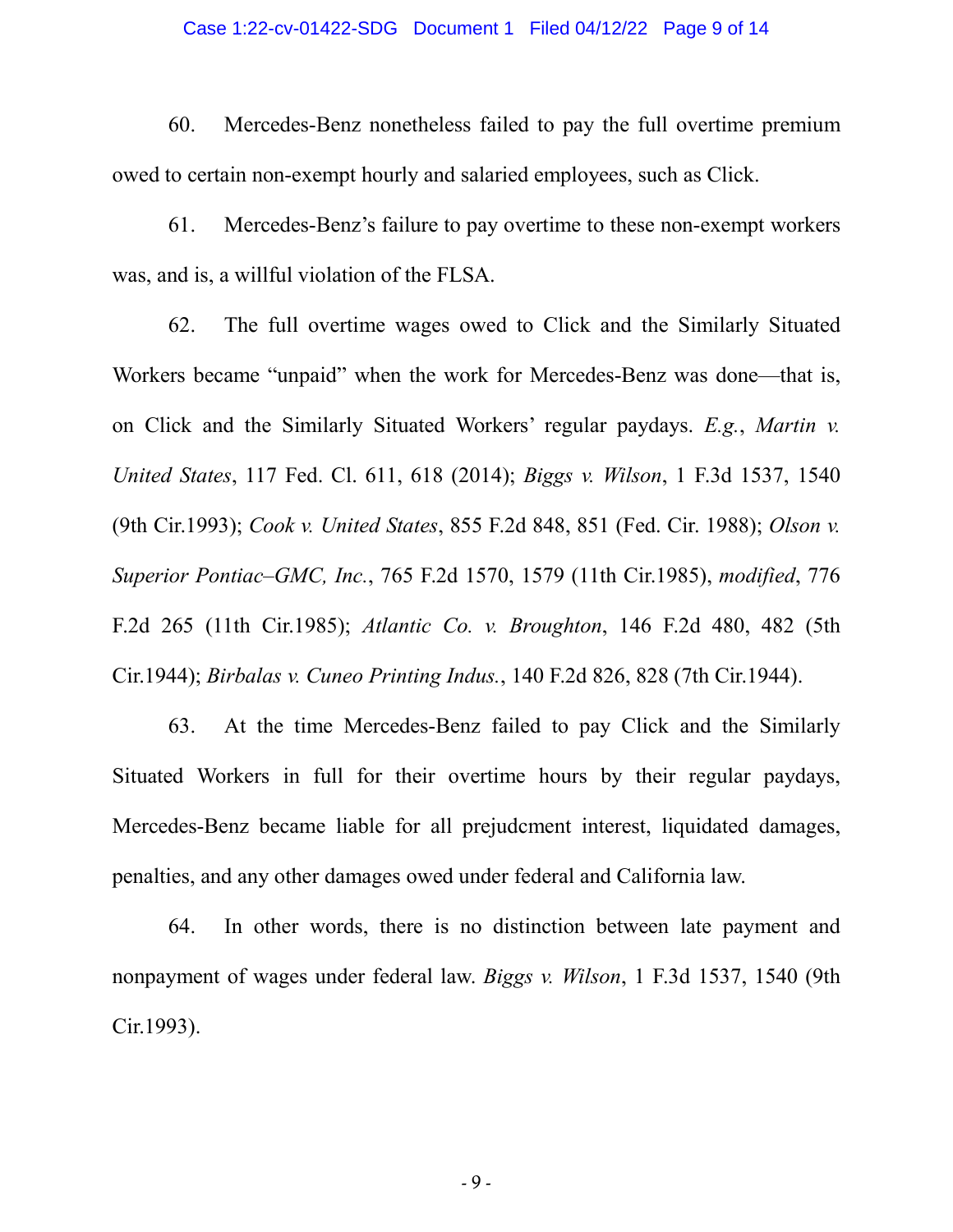#### Case 1:22-cv-01422-SDG Document 1 Filed 04/12/22 Page 10 of 14

65. Even if Mercedes-Benz made any untimely payment of unpaid wages due and owing to Click or the Similarly Situated Workers, any alleged payment was not supervised by the Department of Labor or any court.

66. The untimely payment of overtime wages, in itself, does not resolve a claim for unpaid wages under the law. *See*, *e.g.*, *Seminiano v. Xyris Enterp., Inc.*, 602 Fed.Appx. 682, 683 (9th Cir. 2015); *Lynn's Food Stores, Inc. v. United States*, 679 F.2d 1350, 1352-54 (11th Cir. 1982).

67. Nor does the untimely payment of wages, if any, compensate workers for the damages they incurred due to Mercedes-Benz's acts and omissions resulting in the unpaid wages in the first place.

68. Click and the Similarly Situtated Workers remain uncompensated for the wages and other damages owed by Mercedes-Benz under federal law.

### **COLLECTIVE ACTION ALLEGATIONS**

69. Click incorporates all other allegations.

70. Numerous individuals were victimized by Mercedes-Benz's patterns, practices, and policies, which are in willful violation of the FLSA.

71. Based on his experiences and tenure with Mercedes-Benz, Click is aware that Mercedes-Benz's illegal practices were imposed on the FLSA Collective.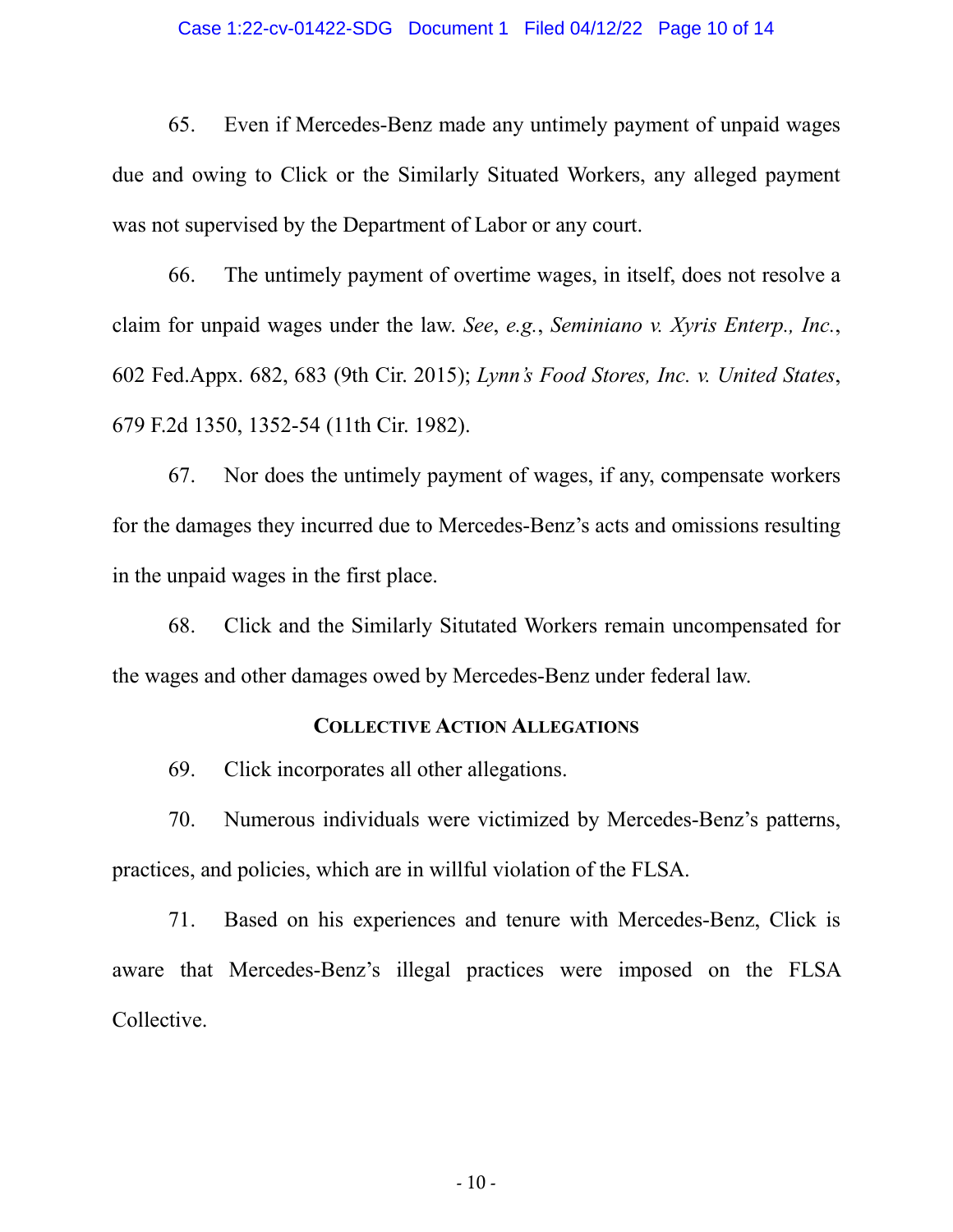#### Case 1:22-cv-01422-SDG Document 1 Filed 04/12/22 Page 11 of 14

72. The FLSA Collective members were not paid their full overtime premiums for all overtime hours worked.

73. These employees are victims of Mercedes-Benz's respective unlawful compensation practices and are similarly situated to Click in terms of the pay provisions and employment practices at issue in the collective in this lawsuit.

74. The workers in the FLSA Collective were similarly situated within the meaning of the FLSA.

75. Any differences in job duties do not detract from the fact that these FLSA non-exempt workers were entitled to overtime pay.

76. Mercedes-Benz's failure to pay overtime compensation at the rates required by the FLSA result from generally applicable, systematic policies, and practices, which are not dependent on the personal circumstances of the FLSA Collective members.

77. The FLSA Collective should be notified of this action and given the chance to join pursuant to 29 U.S.C. § 216(b).

## **CAUSE OF ACTION—OVERTIME VIOLATIONS OF THE FLSA**

78. Click incorporates each other allegation.

79. By failing to pay Click and the FLSA Collective members overtime at 1.5 times their regular rates, Mercedes-Benz violated the FLSA. 29 U.S.C. §  $207(a)$ .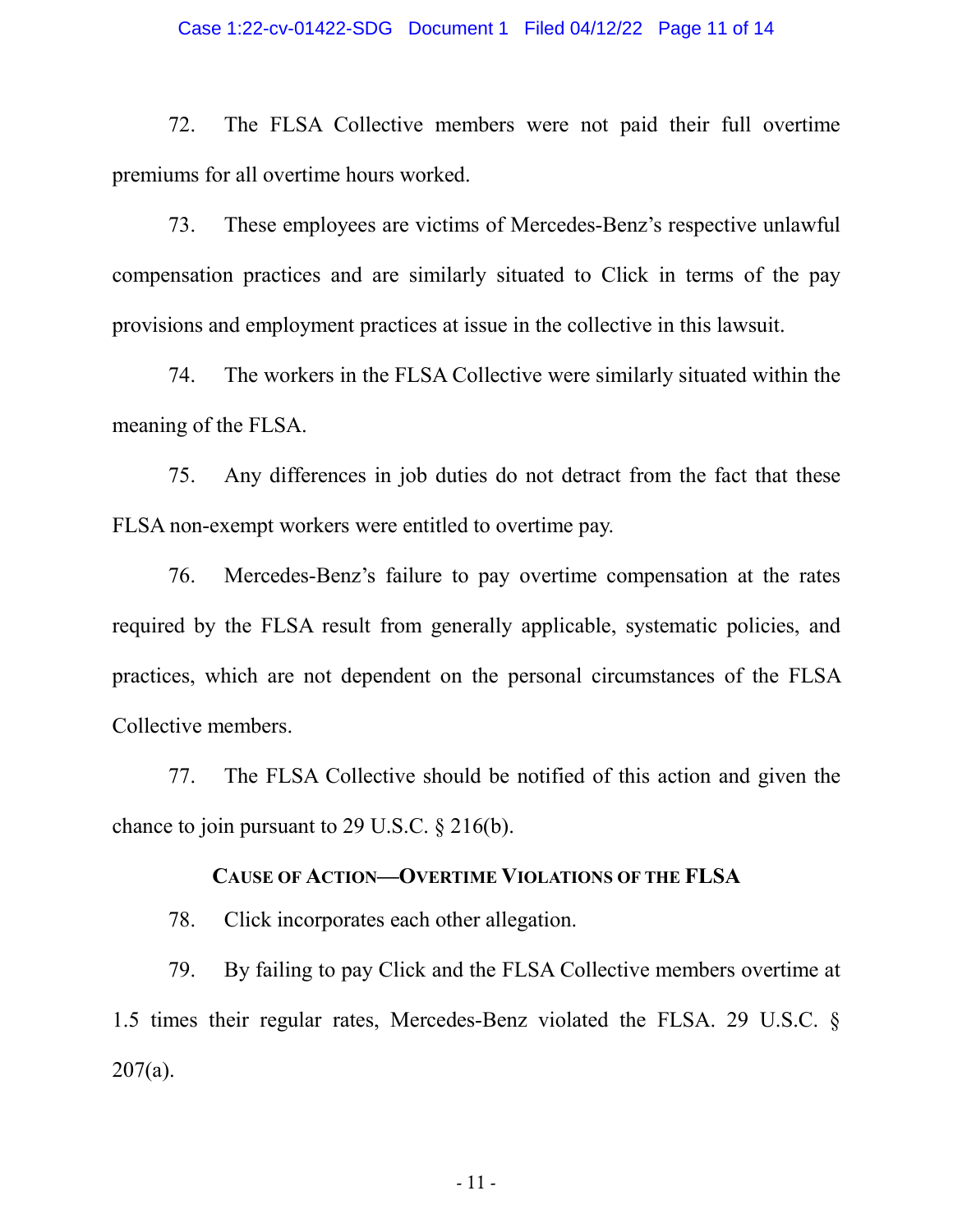#### Case 1:22-cv-01422-SDG Document 1 Filed 04/12/22 Page 12 of 14

80. Mercedes-Benz owes Click and the FLSA Collective members overtime for all hours worked in excess of 40 in a workweek, at a rate of at least 1.5 times their regular rates of pay.

81. Mercedes-Benz owes Click and the FLSA Collective members the difference between the rate actually paid for overtime, if any, and the proper overtime rate.

82. Mercedes-Benz knowingly, willfully, or in reckless disregard carried out this illegal pattern and practice of failing to pay the FLSA Collective members overtime compensation.

83. Because Mercedes-Benz knew, or showed reckless disregard for whether, its pay practices violated the FLSA, Mercedes-Benz owes these wages for at least the past three years.

84. Mercedes-Benz's failure to pay overtime compensation to these FLSA Collective members was neither reasonable, nor was the decision not to pay overtime made in good faith.

85. Because Mercedes-Benz's decision not to pay overtime was not made in good faith, Mercedes-Benz also owes Click and the FLSA Collective members an amount equal to the unpaid overtime wages as liquidated damages.

- 12 -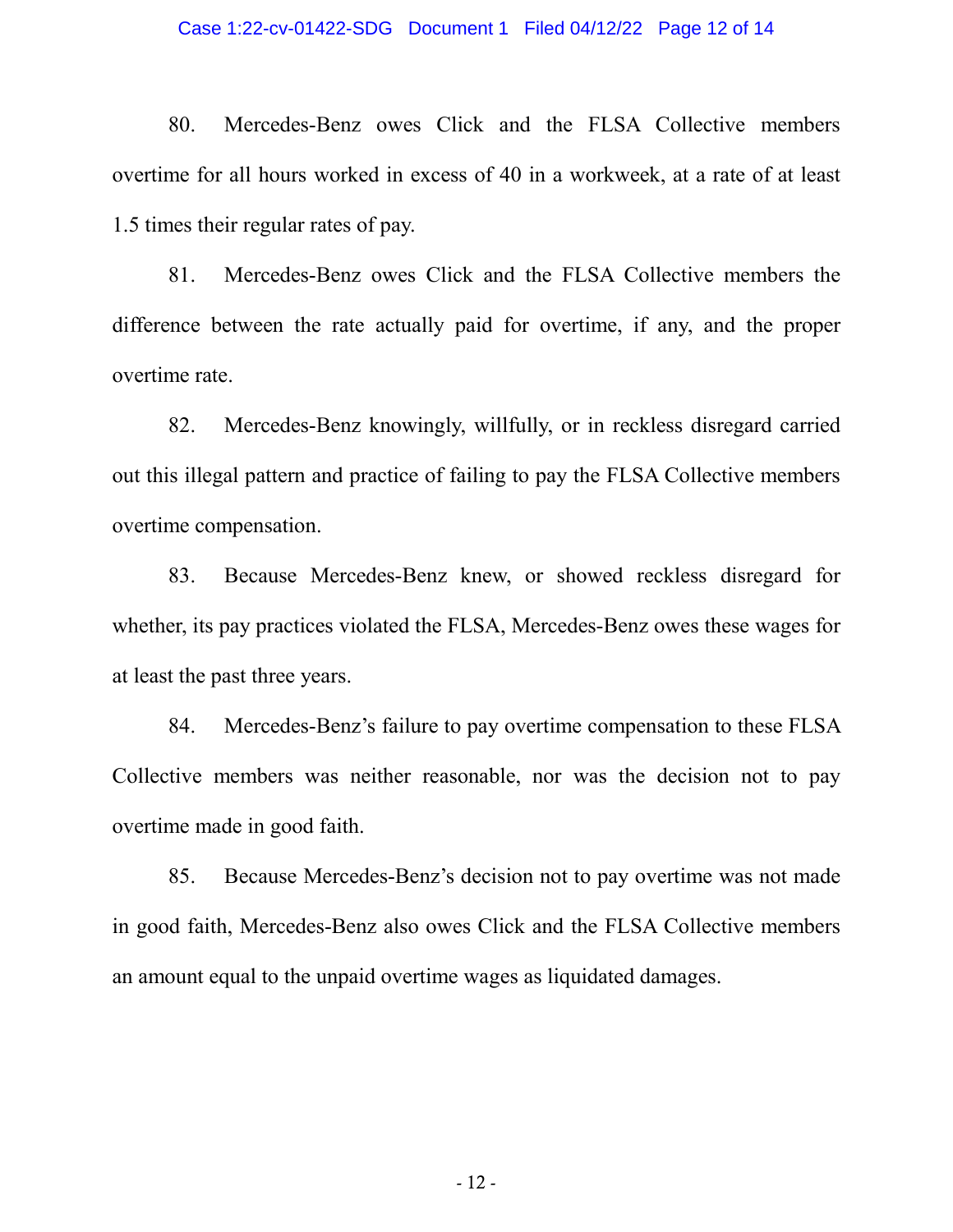86. Accordingly, Click and the FLSA Collective members are entitled to

overtime wages under the FLSA in an amount equal to 1.5 times their regular rates

of pay, plus liquidated damages, attorney's fees, and costs.

## **RELIEF SOUGHT**

Click prays for judgment against Mercedes-Benz as follows:

- a. For an order certifying a collective action for the FLSA claims;
- b. For an order finding Mercedes-Benz liable for violations of federal wage laws with respect to Click and all FLSA Collective members covered by this case;
- c. For a judgment awarding all unpaid wages, liquidated damages, and penalties, to Click and all FLSA Collective members covered by this case;
- d. For a judgment awarding attorneys' fees to Click and all FLSA Collective members covered by this case;
- e. For a judgment awarding costs of this action to Click all FLSA Collective members covered by this case;
- f. For a judgment awarding pre- and post-judgment interest at the highest rates allowed by law to Click and all FLSA Collective members covered by this case; and
- g. For all such other and further relief as may be necessary and appropriate.

Respectfully submitted,

*/s/ Andrew R. Frisch*

 $\mathbf{By:}$ 

**Andrew R. Frisch, Esq.** Georgia Bar No. 366105 **MORGAN & MORGAN, P.A.** 8151 Peters Rd., Ste. 4000 Plantation, FL 33324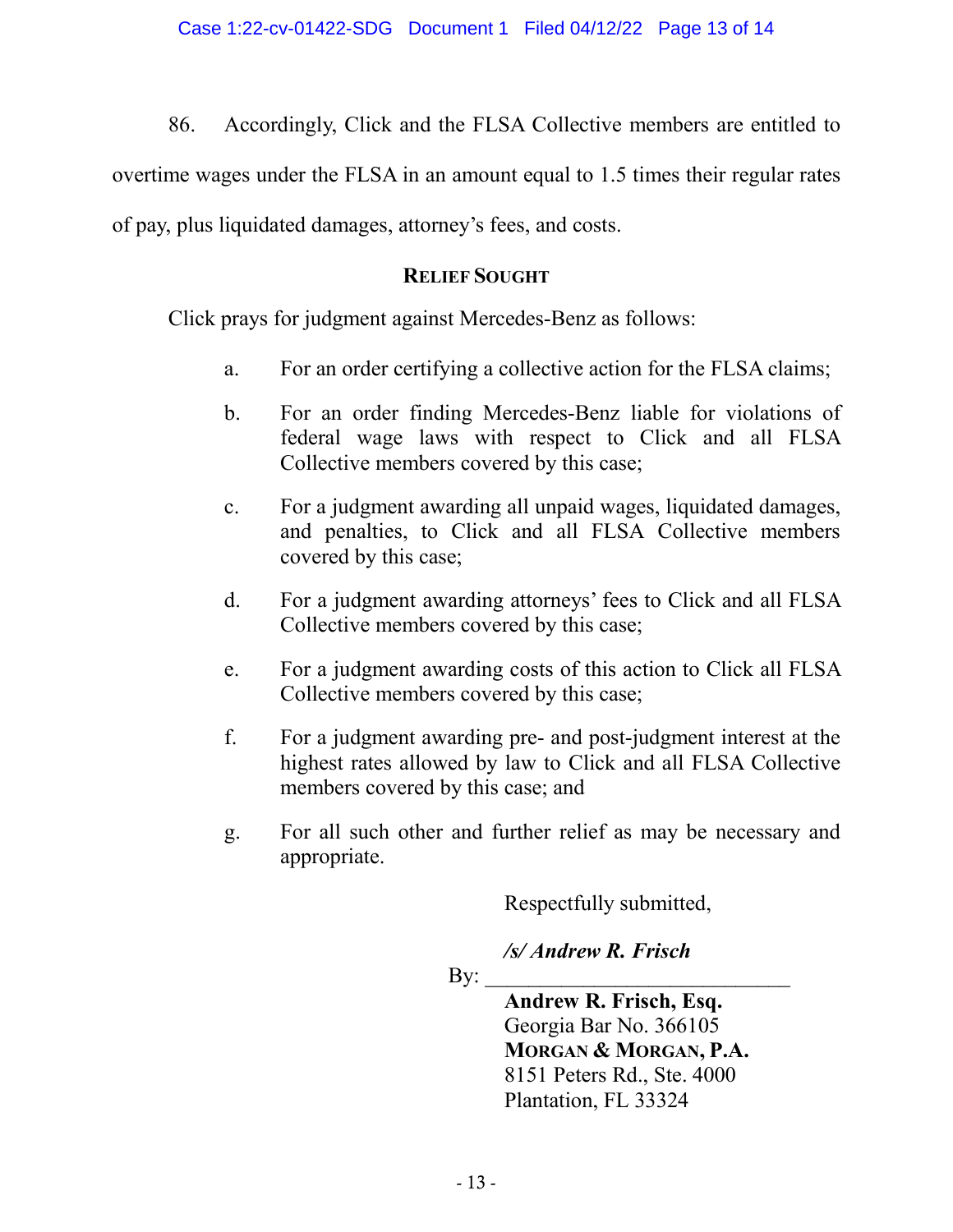Telephone: (954) WORKERS Facsimile: (954) 327-3013 Email: afrisch@forthepeople.com

# **C. Ryan Morgan, Esq.**

Georgia Bar No. 711884 **MORGAN & MORGAN, P.A.** 20 N. Orange Ave., 16th Floor PO Box 4979 Orlando, FL 32802-4979 Telephone: (407) 420-1414 Facsimile: (407) 867-4791 Email: rmorgan@forthepeople.com

# **Matthew S. Parmet**

TX Bar # 24069719 (*seeking admission pro hac vice*) **PARMET PC** 3 Riverway, Ste. 1910 Houston, TX 77056 phone713 999 5228 matt@parmet.law

## **Attorneys for Plaintiff**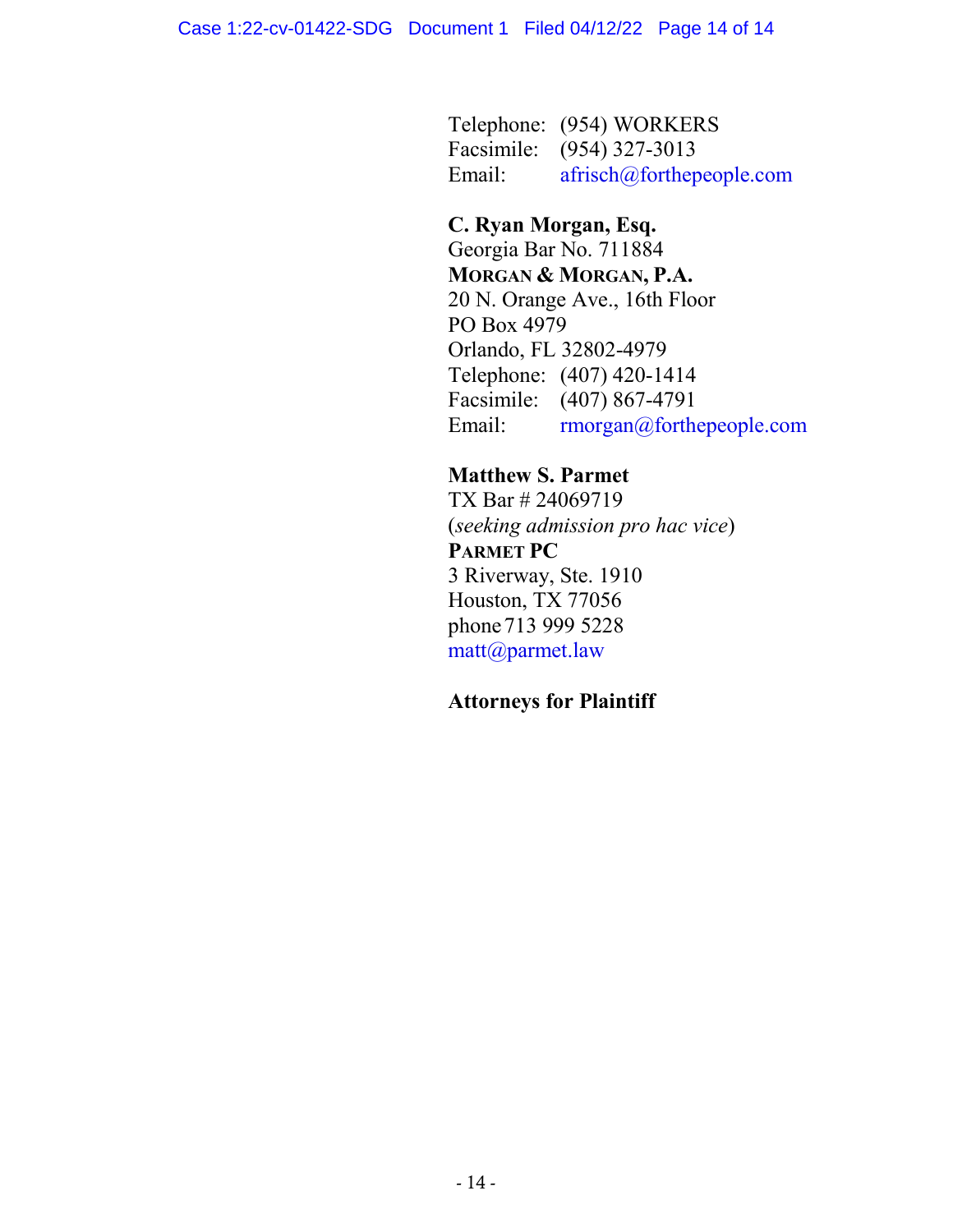#### **CONSENT TO JOIN WAGE CLAIM**

|                    | James K Click |  |  |
|--------------------|---------------|--|--|
| <b>Print Name:</b> |               |  |  |

- 1. I consent to join the collective action lawsuit filed against **Mercedes-Benz USA, LLC** and any affiliated persons or entities to pursue my claims of unpaid overtime and related damages during the time that I worked with them.
- 2. I understand that these claims are brought under the Fair Labor Standards Act and applicable federal and state law.
- 3. I consent to be bound by the Court's decisions.
- 4. I designate the representative plaintiff named in the lawsuit and/or appointed by the Court as my agent to make decisions on my behalf regarding the lawsuit, including entering into settlement agreements, agreements with counsel, and all other matters related to the lawsuit.
- 5. I understand and agree that my attorneys, the representative plaintiff, or the Court may in the future appoint other individuals to be representative plaintiff. I consent to the appointment and agree to be bound by the decisions made by the representative plaintiff regarding this matter. I understand that I may be selected or appointed to serve as a representative plaintiff.
- 6. If needed, I authorize this consent to be used to re-file my claim in a separate lawsuit or arbitration.

DocuSianed by:  $\frac{1}{2}$ pagear and Date

4/10/2022

 $\Box$ 



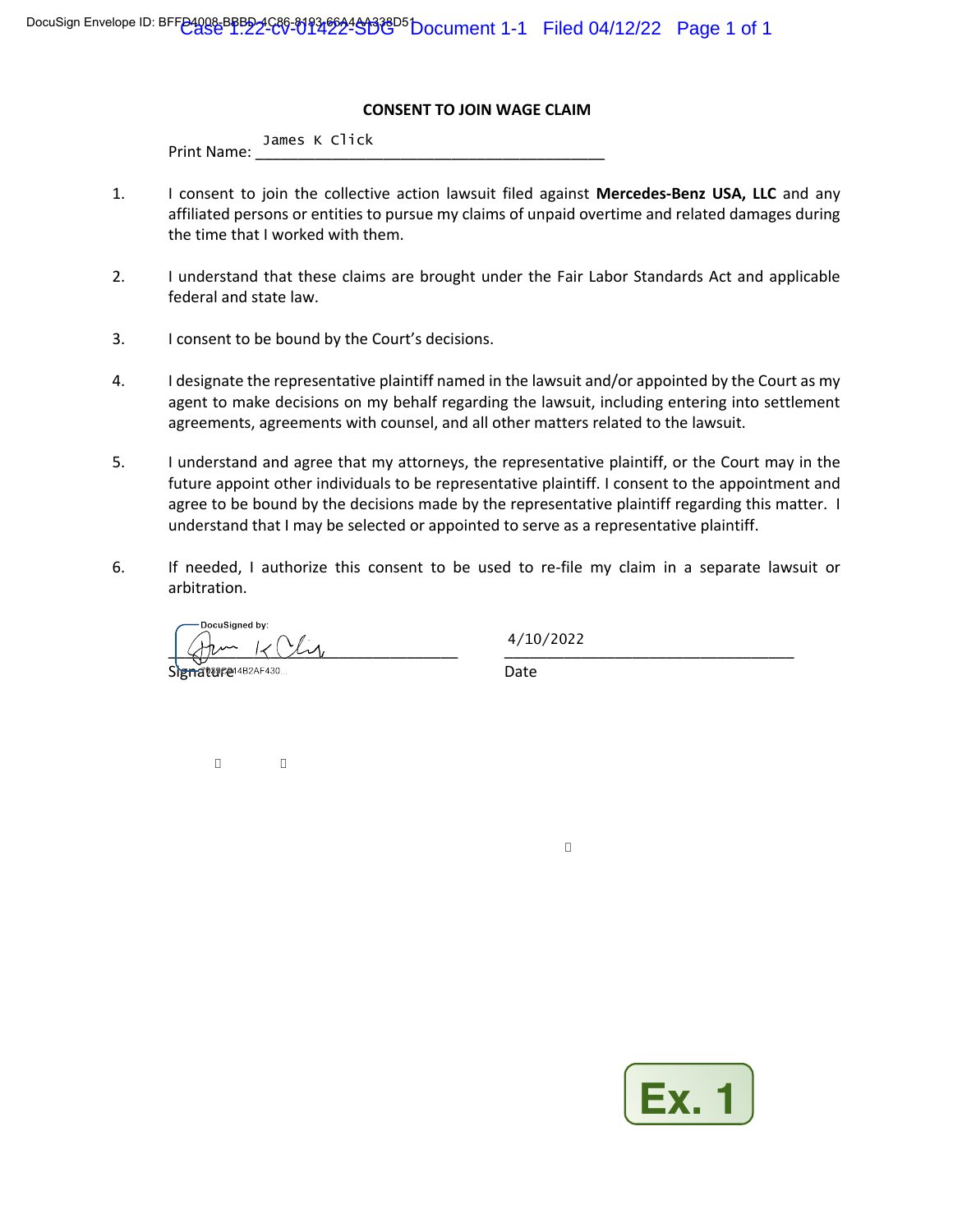|                                                                                                                                                                                                                                     | JS 44 (Rev. 10/20)                                                                                                                                                                                                                                                                                                                                                                                                                                                                                                                                                       |                                                                                                                                                                                                                                                                                                                                                                                                                                                                                                                                                                       |                                                                                                                                                                                                                                                                                                                                                                                                                                                                                                                                                                                                                                                                   | Case 1:22-cv-01422- $E$ PGILDeCVVER SHELOO 04/12/22 Page 1 of 1                                                                                                                                                                                                                                                                                                                                       |                                                                                                                                                                                                                                                                                                                                                                                                                                                                                           |                                                                                                                                                                                                                                                                                                                                                                                                                                                                                                                                                                                                                                                                                   |  |  |
|-------------------------------------------------------------------------------------------------------------------------------------------------------------------------------------------------------------------------------------|--------------------------------------------------------------------------------------------------------------------------------------------------------------------------------------------------------------------------------------------------------------------------------------------------------------------------------------------------------------------------------------------------------------------------------------------------------------------------------------------------------------------------------------------------------------------------|-----------------------------------------------------------------------------------------------------------------------------------------------------------------------------------------------------------------------------------------------------------------------------------------------------------------------------------------------------------------------------------------------------------------------------------------------------------------------------------------------------------------------------------------------------------------------|-------------------------------------------------------------------------------------------------------------------------------------------------------------------------------------------------------------------------------------------------------------------------------------------------------------------------------------------------------------------------------------------------------------------------------------------------------------------------------------------------------------------------------------------------------------------------------------------------------------------------------------------------------------------|-------------------------------------------------------------------------------------------------------------------------------------------------------------------------------------------------------------------------------------------------------------------------------------------------------------------------------------------------------------------------------------------------------|-------------------------------------------------------------------------------------------------------------------------------------------------------------------------------------------------------------------------------------------------------------------------------------------------------------------------------------------------------------------------------------------------------------------------------------------------------------------------------------------|-----------------------------------------------------------------------------------------------------------------------------------------------------------------------------------------------------------------------------------------------------------------------------------------------------------------------------------------------------------------------------------------------------------------------------------------------------------------------------------------------------------------------------------------------------------------------------------------------------------------------------------------------------------------------------------|--|--|
|                                                                                                                                                                                                                                     |                                                                                                                                                                                                                                                                                                                                                                                                                                                                                                                                                                          | purpose of initiating the civil docket sheet. (SEE INSTRUCTIONS ON NEXT PAGE OF THIS FORM.)                                                                                                                                                                                                                                                                                                                                                                                                                                                                           |                                                                                                                                                                                                                                                                                                                                                                                                                                                                                                                                                                                                                                                                   | The JS 44 civil cover sheet and the information contained herein neither replace nor supplement the filing and service of pleadings or other papers as required by law, except as<br>provided by local rules of court. This form, approved by the Judicial Conference of the United States in September 1974, is required for the use of the Clerk of Court for the                                   |                                                                                                                                                                                                                                                                                                                                                                                                                                                                                           |                                                                                                                                                                                                                                                                                                                                                                                                                                                                                                                                                                                                                                                                                   |  |  |
|                                                                                                                                                                                                                                     | I. (a) PLAINTIFFS                                                                                                                                                                                                                                                                                                                                                                                                                                                                                                                                                        |                                                                                                                                                                                                                                                                                                                                                                                                                                                                                                                                                                       |                                                                                                                                                                                                                                                                                                                                                                                                                                                                                                                                                                                                                                                                   | <b>DEFENDANTS</b>                                                                                                                                                                                                                                                                                                                                                                                     |                                                                                                                                                                                                                                                                                                                                                                                                                                                                                           |                                                                                                                                                                                                                                                                                                                                                                                                                                                                                                                                                                                                                                                                                   |  |  |
|                                                                                                                                                                                                                                     | similarly situated,                                                                                                                                                                                                                                                                                                                                                                                                                                                                                                                                                      | James Click, individually and on behalf of all others                                                                                                                                                                                                                                                                                                                                                                                                                                                                                                                 |                                                                                                                                                                                                                                                                                                                                                                                                                                                                                                                                                                                                                                                                   | Mercedes-Benz USA, LLC                                                                                                                                                                                                                                                                                                                                                                                |                                                                                                                                                                                                                                                                                                                                                                                                                                                                                           |                                                                                                                                                                                                                                                                                                                                                                                                                                                                                                                                                                                                                                                                                   |  |  |
| <b>(b)</b> County of Residence of First Listed Plaintiff<br>(EXCEPT IN U.S. PLAINTIFF CASES)                                                                                                                                        |                                                                                                                                                                                                                                                                                                                                                                                                                                                                                                                                                                          |                                                                                                                                                                                                                                                                                                                                                                                                                                                                                                                                                                       |                                                                                                                                                                                                                                                                                                                                                                                                                                                                                                                                                                                                                                                                   | County of Residence of First Listed Defendant<br>Lawrenceville<br>(IN U.S. PLAINTIFF CASES ONLY)<br>IN LAND CONDEMNATION CASES, USE THE LOCATION OF<br>NOTE:                                                                                                                                                                                                                                          |                                                                                                                                                                                                                                                                                                                                                                                                                                                                                           |                                                                                                                                                                                                                                                                                                                                                                                                                                                                                                                                                                                                                                                                                   |  |  |
| (c) Attorneys (Firm Name, Address, and Telephone Number)<br>Andrew R. Frisch, Morgan & Morgan, P.A., 8151 Peters<br>Rd., Ste. 4000, Plantation, FL 33324, p. 954-WORKERS                                                            |                                                                                                                                                                                                                                                                                                                                                                                                                                                                                                                                                                          |                                                                                                                                                                                                                                                                                                                                                                                                                                                                                                                                                                       |                                                                                                                                                                                                                                                                                                                                                                                                                                                                                                                                                                                                                                                                   | THE TRACT OF LAND INVOLVED.<br>Attorneys (If Known)                                                                                                                                                                                                                                                                                                                                                   |                                                                                                                                                                                                                                                                                                                                                                                                                                                                                           |                                                                                                                                                                                                                                                                                                                                                                                                                                                                                                                                                                                                                                                                                   |  |  |
|                                                                                                                                                                                                                                     |                                                                                                                                                                                                                                                                                                                                                                                                                                                                                                                                                                          | <b>II. BASIS OF JURISDICTION</b> (Place an "X" in One Box Only)                                                                                                                                                                                                                                                                                                                                                                                                                                                                                                       |                                                                                                                                                                                                                                                                                                                                                                                                                                                                                                                                                                                                                                                                   | <b>III. CITIZENSHIP OF PRINCIPAL PARTIES</b> (Place an "X" in One Box for Plaintiff                                                                                                                                                                                                                                                                                                                   |                                                                                                                                                                                                                                                                                                                                                                                                                                                                                           |                                                                                                                                                                                                                                                                                                                                                                                                                                                                                                                                                                                                                                                                                   |  |  |
|                                                                                                                                                                                                                                     | $\Box$ 1 U.S. Government<br>Plaintiff                                                                                                                                                                                                                                                                                                                                                                                                                                                                                                                                    | $\vert \bullet \vert$ Federal Question<br>(U.S. Government Not a Party)                                                                                                                                                                                                                                                                                                                                                                                                                                                                                               |                                                                                                                                                                                                                                                                                                                                                                                                                                                                                                                                                                                                                                                                   | (For Diversity Cases Only)<br><b>PTF</b><br>Citizen of This State<br>$\vert$ 1                                                                                                                                                                                                                                                                                                                        | <b>DEF</b><br>Incorporated or Principal Place<br>-1<br>of Business In This State                                                                                                                                                                                                                                                                                                                                                                                                          | and One Box for Defendant)<br>DEF<br>PTF<br> 4                                                                                                                                                                                                                                                                                                                                                                                                                                                                                                                                                                                                                                    |  |  |
|                                                                                                                                                                                                                                     | 2 U.S. Government<br>Defendant                                                                                                                                                                                                                                                                                                                                                                                                                                                                                                                                           | Diversity                                                                                                                                                                                                                                                                                                                                                                                                                                                                                                                                                             | (Indicate Citizenship of Parties in Item III)                                                                                                                                                                                                                                                                                                                                                                                                                                                                                                                                                                                                                     | Citizen of Another State                                                                                                                                                                                                                                                                                                                                                                              | Incorporated and Principal Place<br>2<br>of Business In Another State                                                                                                                                                                                                                                                                                                                                                                                                                     | 5<br>$\frac{15}{2}$                                                                                                                                                                                                                                                                                                                                                                                                                                                                                                                                                                                                                                                               |  |  |
|                                                                                                                                                                                                                                     |                                                                                                                                                                                                                                                                                                                                                                                                                                                                                                                                                                          |                                                                                                                                                                                                                                                                                                                                                                                                                                                                                                                                                                       |                                                                                                                                                                                                                                                                                                                                                                                                                                                                                                                                                                                                                                                                   | Citizen or Subject of a<br>$\overline{3}$<br>Foreign Country                                                                                                                                                                                                                                                                                                                                          | Foreign Nation<br>3                                                                                                                                                                                                                                                                                                                                                                                                                                                                       | 6<br>$ $   6                                                                                                                                                                                                                                                                                                                                                                                                                                                                                                                                                                                                                                                                      |  |  |
|                                                                                                                                                                                                                                     | <b>CONTRACT</b>                                                                                                                                                                                                                                                                                                                                                                                                                                                                                                                                                          | <b>IV.</b> NATURE OF SUIT (Place an "X" in One Box Only)                                                                                                                                                                                                                                                                                                                                                                                                                                                                                                              | <b>TORTS</b>                                                                                                                                                                                                                                                                                                                                                                                                                                                                                                                                                                                                                                                      | <b>FORFEITURE/PENALTY</b>                                                                                                                                                                                                                                                                                                                                                                             | Click here for: Nature of Suit Code Descriptions.<br><b>BANKRUPTCY</b>                                                                                                                                                                                                                                                                                                                                                                                                                    | <b>OTHER STATUTES</b>                                                                                                                                                                                                                                                                                                                                                                                                                                                                                                                                                                                                                                                             |  |  |
| 120 Marine                                                                                                                                                                                                                          | 110 Insurance<br>130 Miller Act<br>140 Negotiable Instrument<br>150 Recovery of Overpayment<br>& Enforcement of Judgment<br>151 Medicare Act<br>152 Recovery of Defaulted<br><b>Student Loans</b><br>(Excludes Veterans)<br>153 Recovery of Overpayment<br>of Veteran's Benefits<br>160 Stockholders' Suits<br>190 Other Contract<br>195 Contract Product Liability<br>196 Franchise<br><b>REAL PROPERTY</b><br>210 Land Condemnation<br>220 Foreclosure<br>230 Rent Lease & Ejectment<br>240 Torts to Land<br>245 Tort Product Liability<br>290 All Other Real Property | PERSONAL INJURY<br>310 Airplane<br>315 Airplane Product<br>Liability<br>320 Assault, Libel &<br>Slander<br>330 Federal Employers'<br>Liability<br>340 Marine<br>345 Marine Product<br>Liability<br>350 Motor Vehicle<br>355 Motor Vehicle<br>Product Liability<br>360 Other Personal<br>Injury<br>362 Personal Injury -<br>Medical Malpractice<br><b>CIVIL RIGHTS</b><br>440 Other Civil Rights<br>441 Voting<br>442 Employment<br>443 Housing/<br>Accommodations<br>445 Amer. w/Disabilities -<br>Employment<br>446 Amer. w/Disabilities -<br>Other<br>448 Education | PERSONAL INJURY<br>365 Personal Injury -<br>Product Liability<br>367 Health Care/<br>Pharmaceutical<br>Personal Injury<br>Product Liability<br>368 Asbestos Personal<br><b>Injury Product</b><br>Liability<br>PERSONAL PROPERTY<br>370 Other Fraud<br>371 Truth in Lending<br>380 Other Personal<br><b>Property Damage</b><br>385 Property Damage<br>Product Liability<br><b>PRISONER PETITIONS</b><br><b>Habeas Corpus:</b><br>463 Alien Detainee<br>510 Motions to Vacate<br>Sentence<br>530 General<br>535 Death Penalty<br>Other:<br>540 Mandamus & Other<br>550 Civil Rights<br>555 Prison Condition<br>560 Civil Detainee -<br>Conditions of<br>Confinement | 625 Drug Related Seizure<br>of Property 21 USC 881<br>690 Other<br><b>LABOR</b><br>• 710 Fair Labor Standards<br>Act<br>720 Labor/Management<br>Relations<br>740 Railway Labor Act<br>751 Family and Medical<br>Leave Act<br>790 Other Labor Litigation<br>791 Employee Retirement<br>Income Security Act<br><b>IMMIGRATION</b><br>462 Naturalization Application<br>465 Other Immigration<br>Actions | 422 Appeal 28 USC 158<br>423 Withdrawal<br>28 USC 157<br><b>PROPERTY RIGHTS</b><br>820 Copyrights<br>830 Patent<br>835 Patent - Abbreviated<br>New Drug Application<br>840 Trademark<br>880 Defend Trade Secrets<br>Act of 2016<br><b>SOCIAL SECURITY</b><br>861 HIA (1395ff)<br>862 Black Lung (923)<br>863 DIWC/DIWW (405(g))<br>864 SSID Title XVI<br>865 RSI (405(g))<br><b>FEDERAL TAX SUITS</b><br>870 Taxes (U.S. Plaintiff<br>or Defendant)<br>871 IRS-Third Party<br>26 USC 7609 | 375 False Claims Act<br>376 Qui Tam (31 USC<br>3729(a)<br>400 State Reapportionment<br>410 Antitrust<br>430 Banks and Banking<br>450 Commerce<br>460 Deportation<br>470 Racketeer Influenced and<br>Corrupt Organizations<br>480 Consumer Credit<br>$(15$ USC $1681$ or $1692)$<br>485 Telephone Consumer<br>Protection Act<br>490 Cable/Sat TV<br>850 Securities/Commodities/<br>Exchange<br>890 Other Statutory Actions<br>891 Agricultural Acts<br>893 Environmental Matters<br>895 Freedom of Information<br>Act<br>896 Arbitration<br>899 Administrative Procedure<br>Act/Review or Appeal of<br><b>Agency Decision</b><br>950 Constitutionality of<br><b>State Statutes</b> |  |  |
| $\boxtimes^1$                                                                                                                                                                                                                       | V. ORIGIN (Place an "X" in One Box Only)<br>Original<br>Proceeding                                                                                                                                                                                                                                                                                                                                                                                                                                                                                                       | 72 Removed from<br>3<br>┓<br><b>State Court</b>                                                                                                                                                                                                                                                                                                                                                                                                                                                                                                                       | Remanded from<br>Appellate Court                                                                                                                                                                                                                                                                                                                                                                                                                                                                                                                                                                                                                                  | 4 Reinstated or<br>5 Transferred from<br>Reopened<br>(specify)                                                                                                                                                                                                                                                                                                                                        | 6 Multidistrict<br><b>Another District</b><br>Litigation -<br>Transfer                                                                                                                                                                                                                                                                                                                                                                                                                    | 8 Multidistrict<br>Litigation -<br>Direct File                                                                                                                                                                                                                                                                                                                                                                                                                                                                                                                                                                                                                                    |  |  |
|                                                                                                                                                                                                                                     | VI. CAUSE OF ACTION                                                                                                                                                                                                                                                                                                                                                                                                                                                                                                                                                      | 29 USC s 201, et seq.<br>Brief description of cause:                                                                                                                                                                                                                                                                                                                                                                                                                                                                                                                  |                                                                                                                                                                                                                                                                                                                                                                                                                                                                                                                                                                                                                                                                   | Cite the U.S. Civil Statute under which you are filing (Do not cite jurisdictional statutes unless diversity):                                                                                                                                                                                                                                                                                        |                                                                                                                                                                                                                                                                                                                                                                                                                                                                                           |                                                                                                                                                                                                                                                                                                                                                                                                                                                                                                                                                                                                                                                                                   |  |  |
|                                                                                                                                                                                                                                     |                                                                                                                                                                                                                                                                                                                                                                                                                                                                                                                                                                          |                                                                                                                                                                                                                                                                                                                                                                                                                                                                                                                                                                       | recovery of unpaid wages and related damages                                                                                                                                                                                                                                                                                                                                                                                                                                                                                                                                                                                                                      |                                                                                                                                                                                                                                                                                                                                                                                                       |                                                                                                                                                                                                                                                                                                                                                                                                                                                                                           |                                                                                                                                                                                                                                                                                                                                                                                                                                                                                                                                                                                                                                                                                   |  |  |
| VII. REQUESTED IN<br><b>DEMAND \$</b><br>CHECK YES only if demanded in complaint:<br>$\mathbf{v}$<br>CHECK IF THIS IS A CLASS ACTION<br>UNDER RULE 23, F.R.Cv.P.<br><b>COMPLAINT:</b><br>$\bullet$ No<br><b>JURY DEMAND:</b><br>Yes |                                                                                                                                                                                                                                                                                                                                                                                                                                                                                                                                                                          |                                                                                                                                                                                                                                                                                                                                                                                                                                                                                                                                                                       |                                                                                                                                                                                                                                                                                                                                                                                                                                                                                                                                                                                                                                                                   |                                                                                                                                                                                                                                                                                                                                                                                                       |                                                                                                                                                                                                                                                                                                                                                                                                                                                                                           |                                                                                                                                                                                                                                                                                                                                                                                                                                                                                                                                                                                                                                                                                   |  |  |
| VIII. RELATED CASE(S)<br>(See instructions):<br><b>IF ANY</b><br><b>JUDGE</b><br>DOCKET NUMBER                                                                                                                                      |                                                                                                                                                                                                                                                                                                                                                                                                                                                                                                                                                                          |                                                                                                                                                                                                                                                                                                                                                                                                                                                                                                                                                                       |                                                                                                                                                                                                                                                                                                                                                                                                                                                                                                                                                                                                                                                                   |                                                                                                                                                                                                                                                                                                                                                                                                       |                                                                                                                                                                                                                                                                                                                                                                                                                                                                                           |                                                                                                                                                                                                                                                                                                                                                                                                                                                                                                                                                                                                                                                                                   |  |  |

| VIII. RELATED CASE(S)<br><b>IF ANY</b> | (See instructions): | <b>JUDGE</b>                    |              | <b>DOCKET NUMBER</b> |
|----------------------------------------|---------------------|---------------------------------|--------------|----------------------|
| <b>DATE</b>                            |                     | SIGNATURE OF ATTORNEY OF RECORD |              |                      |
| 04/12/2022                             |                     | /s/ Andrew R. Frisch            |              |                      |
| <b>FOR OFFICE USE ONLY</b>             |                     |                                 |              |                      |
| RECEIPT $#$                            | <b>AMOUNT</b>       | <b>APPLYING IFP</b>             | <b>JUDGE</b> | MAG. JUDGE           |